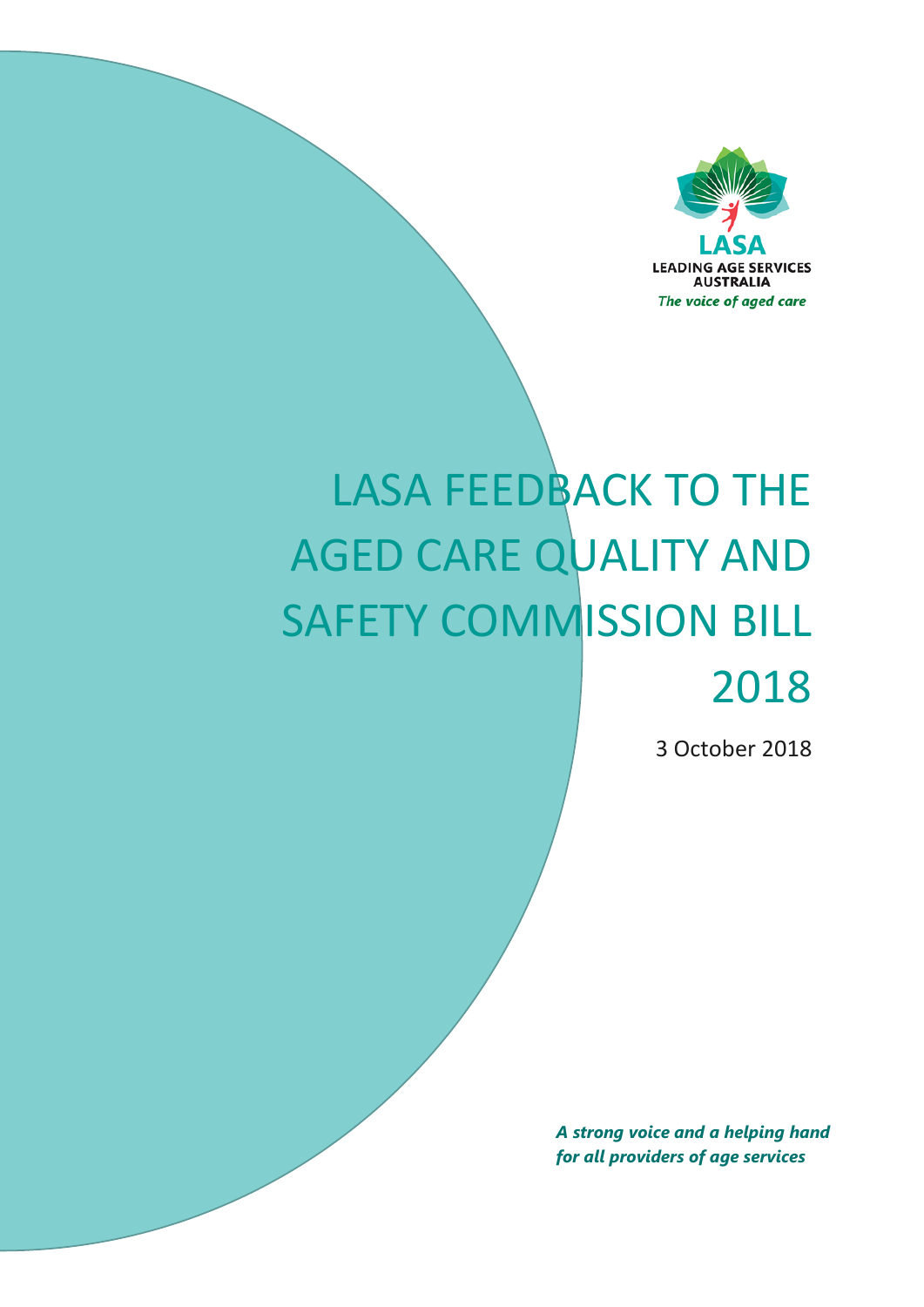# Leading Aged Services Australia

Leading Age Services Australia (LASA) is the national peak body representing and supporting providers of age services across residential care, home care and retirement living. Our purpose is to enable a high performing, respected and sustainable age services industry delivering affordable, accessible, quality care and services for older Australians. We represent our Members by advocating their views on issues of importance and we support our Members by providing information, services, training and events that enhance performance and sustainability.

LASA's membership base is made up of organisations providing care, support, services and accommodation to older Australians. Our Members include private, not-for-profit, faith-based and government operated organisations providing age services across residential aged care, home care and retirement living. 57% are not-for-profit, 33% are for-profit providers and 10% of our Members are government providers. Our diverse membership base provides LASA with the ability to speak with credibility and authority on issues of importance to older Australians and the age services industry.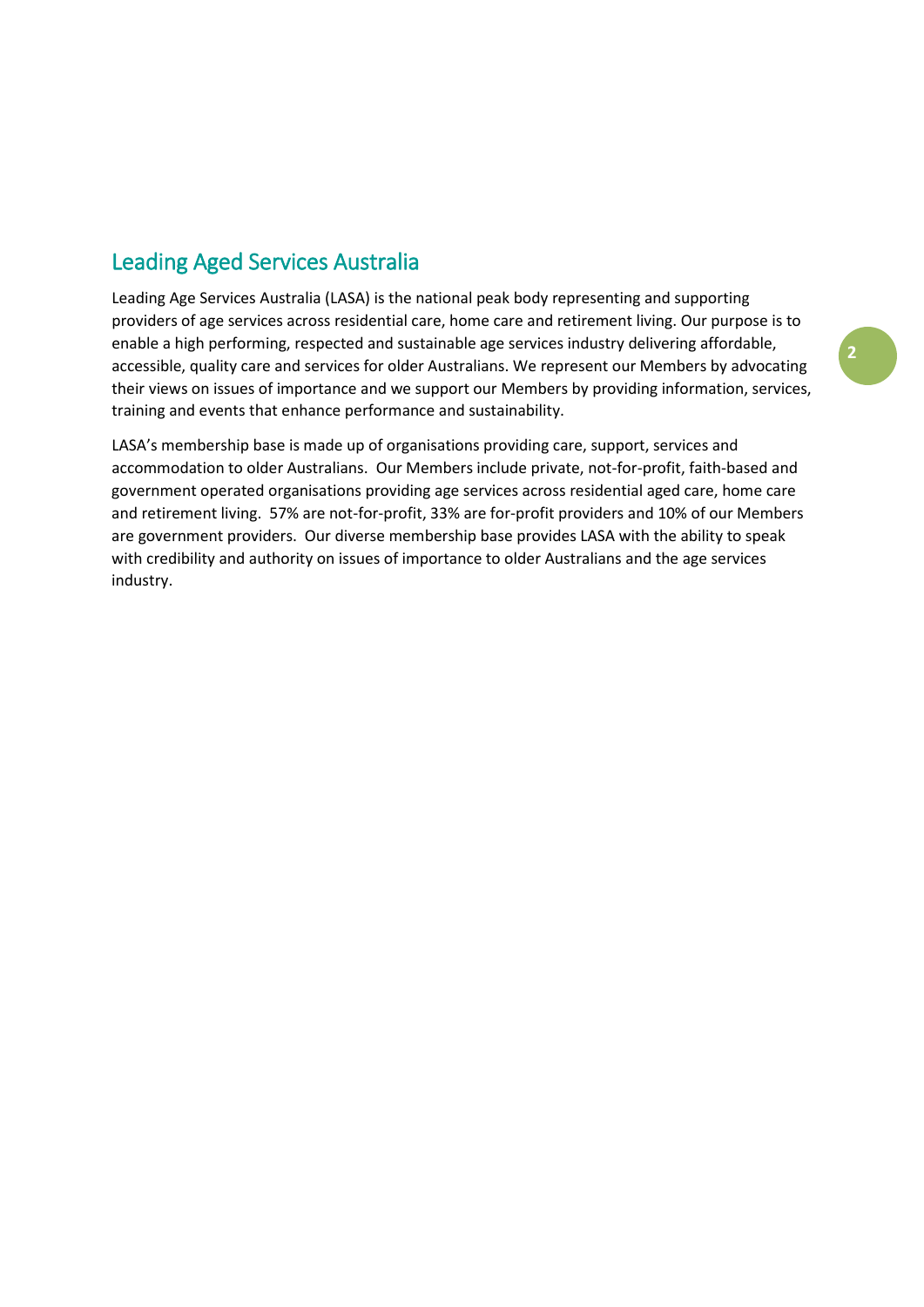## Introductory remarks

LASA takes the position that quality and safety are not negotiable in Australia's age services industry. LASA is absolutely committed to working to eliminate the risk of care failures and to continuously improve standards of care. LASA considers effective regulation to be fundamental to ensuring confidence in Australia's aged care system.

Older Australians and their families, age services providers, government policy makers and regulators share an interest in ensuring Australia's age services system delivers quality and safe care. This shared goal provides a platform for the collaboration needed for the new regulatory system to address any shortcomings identified and contribute to continuous quality improvement.

**3**

LASA fully supports the intent underpinning the establishment of the Aged Care Quality and Safety Commission. In acknowledging this, LASA notes the significant difference between the functions of the Australian Commission on Safety and Quality in Health Care (ACSQHC) and the proposed functions for the Aged Care Quality and Safety Commission. All 14 functions of the ACSQHC listed under Section 9 of the National Health Reform Act 2011 are concerned with activities that 'promote, support and encourage the implementation of arrangements, programs and initiatives relating to health care safety and quality matters.' LASA would prefer that the Aged Care Quality and Safety Commission's functions include a similarly wider component of functions to support delivery of quality aged care in residential facility and home care settings which would include a focus on:

- wellness;
- re-ablement;
- quality of life;
- improving and maintaining consumers' good mental health; and
- integration of aged care, health and social care across all levels of government.

An ACSQHC function enshrined in legislation includes 'to formulate, in writing, indicators relating to health care safety and quality matters.' LASA would welcome inclusion of reference to the development and implementation of National Quality Indicators. Meaningful National Quality Indicators, regularly reviewed and amended, would provide greater responsiveness to emerging quality issues than the legislated statements of consumer outcomes under the new Aged Care Standards. Further, National Quality Indicators would enable a more fine-grained approach to specific quality issues to be taken. The National Quality Indicators would sit alongside accreditation outcomes, as is currently the case with the National Aged Care Quality Indicator Program.

## 1. Part 1 - Preliminary

#### **Part 1, Division 1, Section 5**

LASA agrees in principle with the content of **section 5, Object of this Act** but believes that this section should include reference not just to the consumer, but also the regulated providers. LASA believes that the Act should include functions supportive of providers' delivery of quality care (see LASA comment below to paragraph 1a for detail).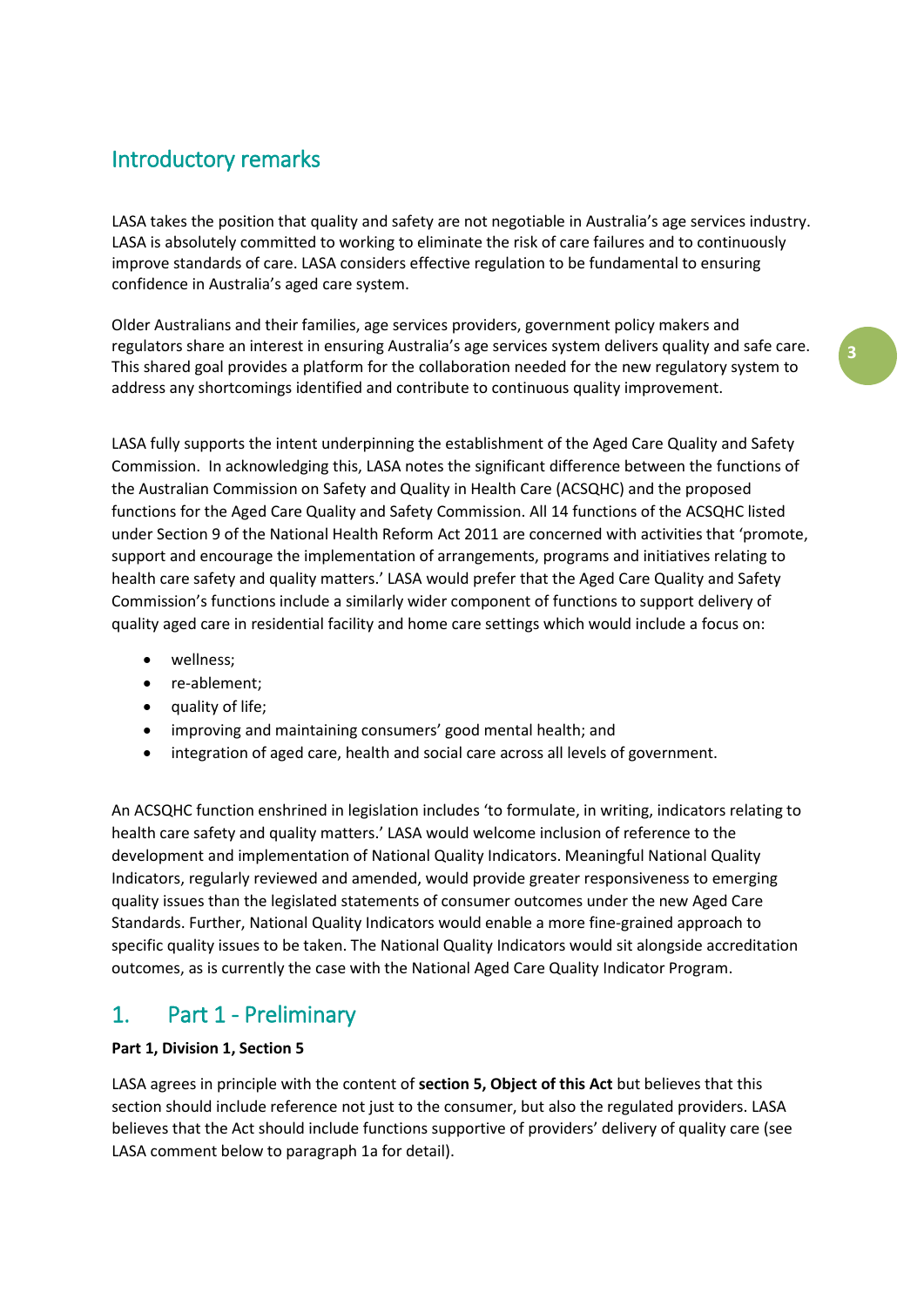*Object of this Act is to:*

*(1) establish a regulatory framework that will:*

- *(a) Protect and enhance the safety, health and well-being and quality of life of aged care consumers; and*
- *(b) Promote aged care consumers' confidence and trust in the provision of aged care services and Commonwealth-funded aged care services; and*
- *(c) Promote engagement with aged care consumers about the quality of care and services provided by:*
	- *(i) Approved providers of aged care services; and*
	- *(ii) Service providers of Commonwealth-funded aged care services.*

*(2) It is Parliament's intention to further the object of this Act by conferring, through future legislative change, additional functions on the Commissioner relating to matters such as the approval of providers of aged care and compliance.*

**To paragraph (1 a):** LASA would prefer that the Object of the Act would additionally include a component designed to support providers' delivery of quality aged care based on evidence. LASA believes that this function could be modelled on the ACSQHC which supports the safety and quality of care delivered by Australian health services (also see Introductory remarks above).

**To paragraph (1 c):** LASA believes that promotion of aged care consumers' engagement about the quality of care and services provided should include reference to My Aged Care. My Aged Care is the main information platform for consumers and its information contributes significantly to consumers' choice of provider.

Some consumers with advanced dementia and/or speech impediment will find it difficult to verbalise the experience of their care. LASA proposes adding legal representatives to the sentence:

(c) *promote engagement with aged care consumers and/or their legal representatives about the quality of care and services provided by……..*

By making engagement with the legal representative explicit in paragraph 1 (c), users of the Act are reminded to seek out and include the voice of consumers' legal representatives.

**To paragraph 2:** LASA would like to clarify which body will be responsible for the approval of providers of aged care and compliance until 2020?

## 2. Part 2 – Aged Care Quality and Safety Commission

No LASA comment.

## 3. Part 3 – Commissioner

**Part 3, Division 2, Section 17**

*The consumer engagement functions of the Commissioner are:*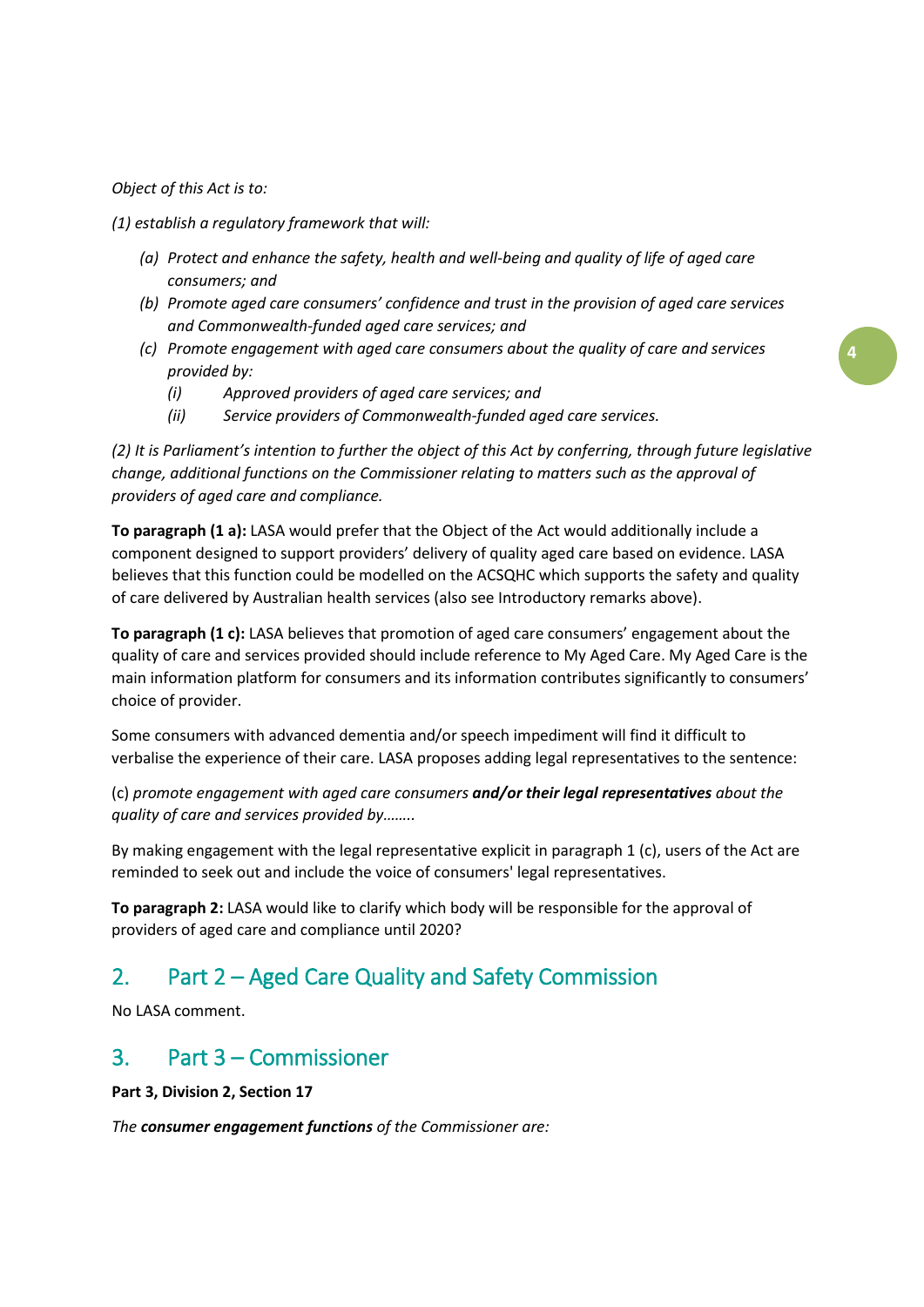*(a) To develop, in consultation with aged care consumers, best practice models for the engagement of approved providers of aged care services, and service providers of Commonwealth-funded aged care services, with their aged care consumers;*

**To (a):** In LASA's reading of the above paragraph it is not clear that providers will be consulted in the development of best practice models for the consumer-provider engagement. However, providers of aged care are deeply involved with their consumers. They deliver the care their consumers require and providers of residential aged care also provide their consumers with a home. Therefore, providers of aged care are an interested party that must be included in consultations about best practice models of consumer engagement.

Also see LASA's comment to Part 1, Division 2, Section 7 in which LASA recommends that the definition of *aged care consumer* be amended to include a consumer's legal representatives. Engagement with substitute decision makers may be implicit in this legislation. However, including substitute decision makers in an explicit way may prompt users of the legislation to engage with substitute decision makers where appropriate.

#### **Part 3, Division 2, Section 18** *Complaints functions of the Commissioner*

LASA believes that a distinct aged care complaints service within the new agency should be maintained. LASA believes that separating Complaints from Regulation would support a speedier complaints resolution process because it will be less mired in the deep investigative approach taken to regulative issues.

#### **Part 3, Division 2, Section 21** *Complaints function* **and** *Regulatory functions*

LASA would welcome if this legislation included an external and independent body of review for aged care providers. This body's function would be to review decisions made by the Commission about complaint or accreditation issues disputed by the aged care provider. An external and independent body of review would thus ensure 'natural justice' for providers.

The Commission's regulatory functions may be strengthened by including an option of having the merit of the Commission's decisions externally reviewed. This strengthening may come into play because assessors may be more confident to make tough assessments if they know that providers can access an external and independent process of review.

#### **Part 3 Division 2 Section 20**

Currently, the Australian Aged Care Quality Agency (AACQA) supports providers of aged care with education programs covering issues such as accreditation, best practice, drivers of consumer focus and continuous quality improvement.

LASA would welcome if section 20 specifically identified educational activities targeting accreditation, best practice, drivers of consumer focus and continuous quality improvement. The aged care sector considers essential the continued availability of these educational offerings.

#### **Part 3 Division 2 Section 23**

LASA would prefer if the bill stipulated a formula for the setting of fees which would make the setting of fees transparent and predictable for providers.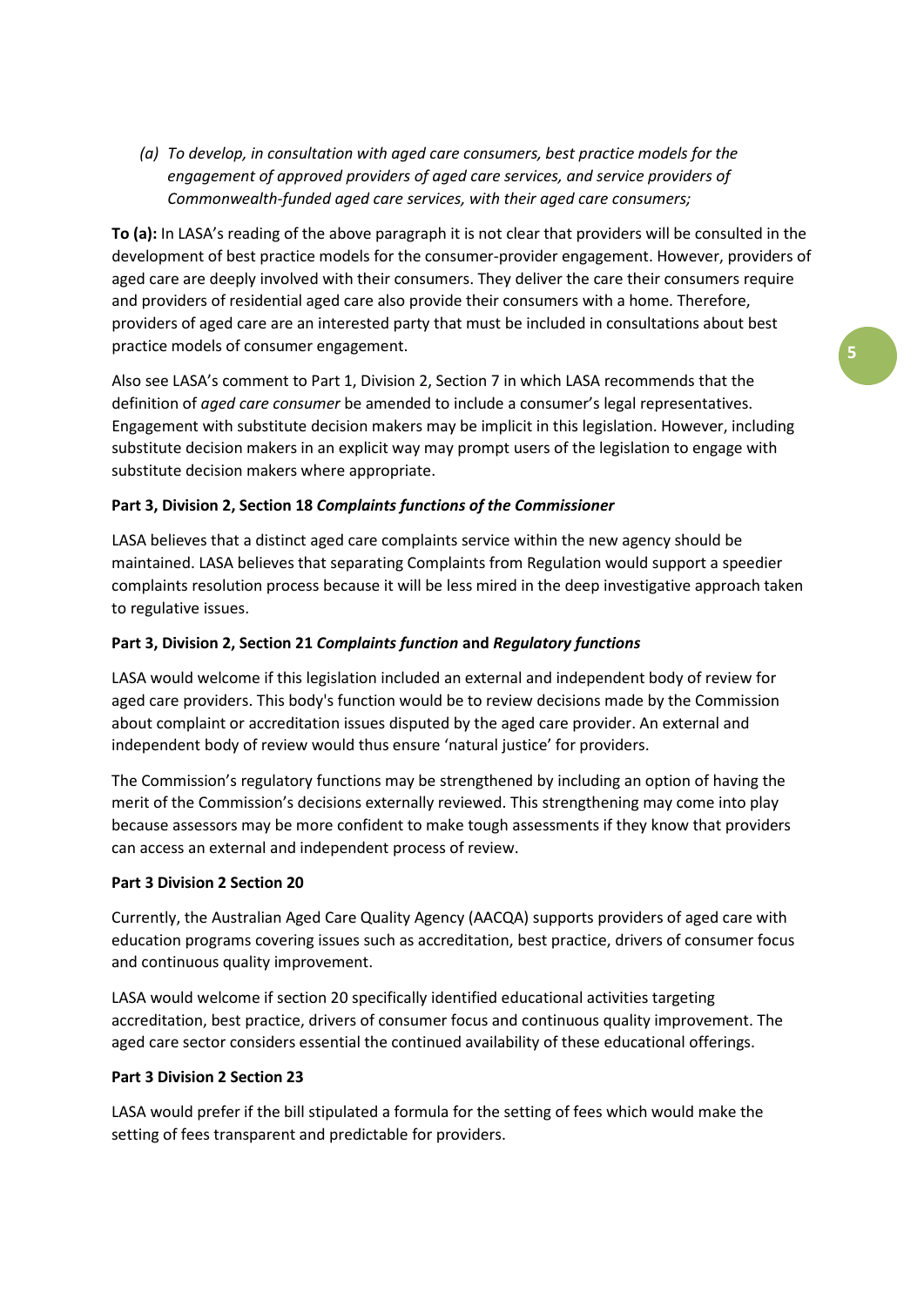# 4. Part 4 – Staff of the Commission

No LASA comment.

# 5. Part 5 – Aged Care Quality and Safety Advisory Council

#### **Part 5, Division 3, Section 41**

**To paragraph 3:** LASA notes that the composition of expertise for the proposed Aged Care Quality and Safety Advisory Council (the Council) is essentially the same as for the Aged Care Quality Advisory Council currently advising the AACQA. LASA proposes the inclusion of new areas of expertise for the new Council. This way the expertise available to the Commissioner will more closely reflect the government's reform agenda in the *Better Ageing – Promoting Independent Living 2018- 19 Budget* measure. The reform agenda in *Better Ageing* focusses on improving access to:

- wellness, re-ablement in home care and short term restorative care in the residential and home settings;
- mental health care provision in residential aged care; and
- palliative care provision in residential aged care.

For this reason, LASA would welcome if membership of the Council would include the following areas of expertise:

- re-ablement/wellness;
- quality of life in old age and when living with frailty in residential care or as recipient of home care;
- mental health and mental wellbeing in old age and when living with frailty;
- grief and bereavement; and
- palliative care in residential and home care.

Further, LASA believes that the Council should receive input from people with expertise in integrating the health care, social care and aged care systems. Evidence suggests that access by residential care to GPs and outreach services advising on palliative care and emergency care do improve the quality of health care provided in residential care<sup>[1](#page-5-0)</sup>.

In the *Explanatory Memorandum* accompanying the Aged Care Quality and Safety Commission Bill 2018, LASA notes following paragraph in the commentary to clause 41 on page 14:

<span id="page-5-0"></span><sup>&</sup>lt;sup>1</sup> Chapman, M, Johnston, N, Lovell, C et al. 2016 'Avoiding costly hospitalisation at end of life: findings from a specialist palliative care pilot in residential care for older adults'. *BMJ Supportive and Palliative Care* Published Online First 8 August 2016 doi: 10.1136/bmjspcare-2015-001071.

Johnston, N, Lovell, C, Wai-Man, L et al. 2016 'Normalising and planning for death in residential aged care: findings from a qualitative focus group study of a specialist palliative care intervention'. *BMJ Supportive and Palliative Care* Published Online First14 July 2016 doi 10.1136/bmjspcare-2016-001127

Barnard, A, Hou, X-Y & Lukin, B 2016 'Director of nursing experiences of a hospital in the nursing home program in South East Queensland' *Collegian* 23, pp.341-348.

Fan, L, Hou, X-H, Zhao, J, Sun, J et. Al. 2016 'Hospital in the Nursing Home program reduces emergency department presentations and hospital admissions from residential aged care facilities in Queensland, Australia: a quasi-experimental study.' *BMJ Health Services Research* 16:46.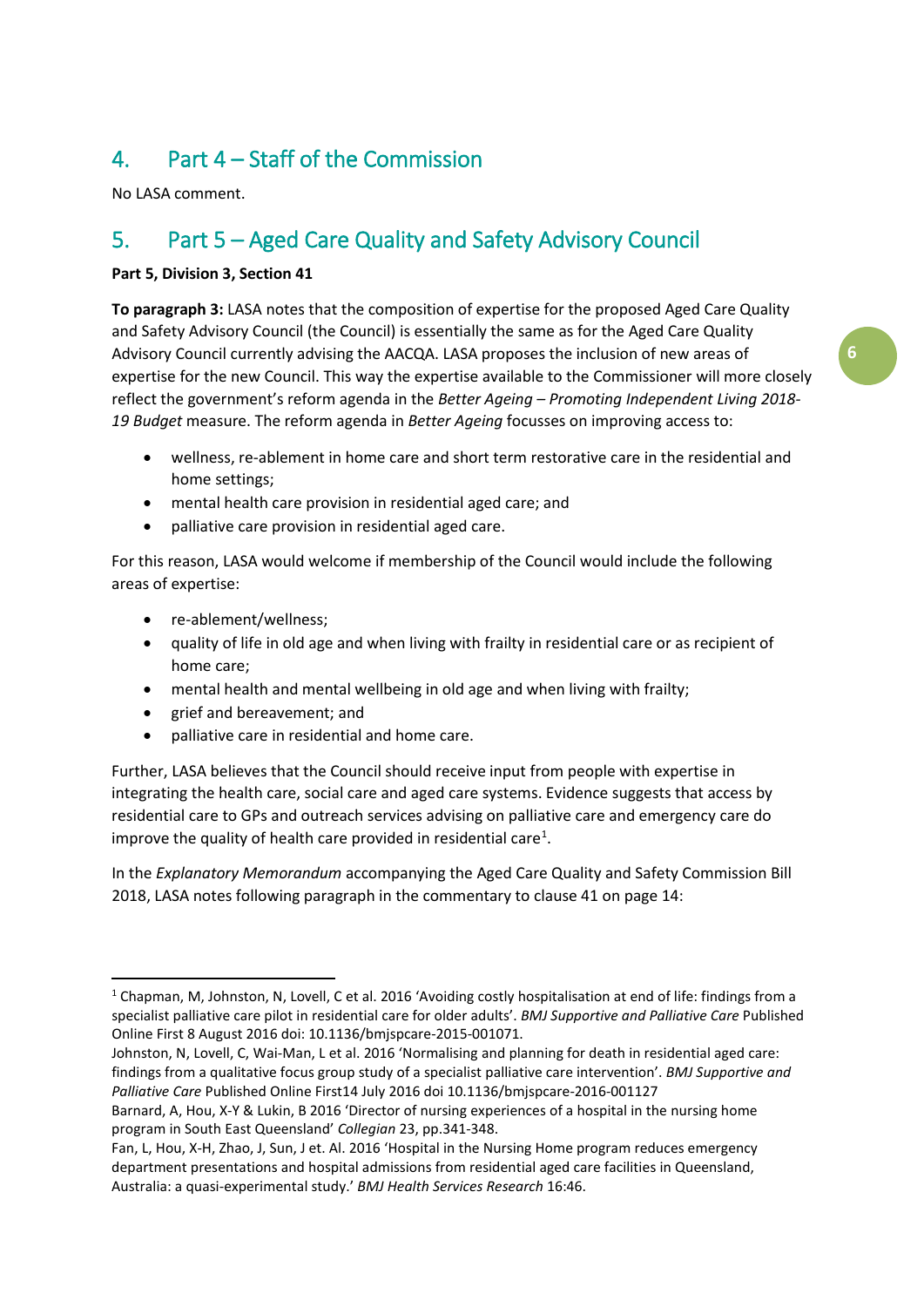*The terms of the current members of the Aged Care Quality Advisory Council will continue and transition to the Aged Care Quality and Safety Advisory Council with their terms to be served as set. Vacancies will be filled under the terms set out in this Bill.*

In view of the recently highlighted performance issues by aged care providers, the AACQA and the Australian Complaints Commissioner, LASA considers that appointing a number of new members to Aged Care Quality and Safety Council may be beneficial. Given this, consideration should be given to transitioning some of the existing Aged Care Quality Advisory Council members to the new Council in order to maintain some continuity. Whilst also considering appointing new members to the Council in order to allow for the introduction of new expertise, underlining the change to the management of quality issues the government is introducing.

## 6. Part 6 –Reporting and planning

#### **Part 6, Section 54**

**To paragraph 3**: LASA considers that preparation of the Commission's annual operational plan should also include consultation with the aged care sector through an appropriate consultative body of aged care providers. The Aged Care Sector Committee may be one such body. Consultation with aged care providers ensures that emerging quality issues identified by providers may be investigated by the Commission.

Further, consultation with providers of aged care gives the industry an opportunity to contribute to the identification of Key Performance Indicators (KPI) for the Aged Care Quality and Safety Commission. LASA suggests that improvement of the consistency of quality assessments may be a suitable KPI for the new Commission. Members have told LASA that consistency of the AACQA's quality assessment between quality assessors (inter-rater reliability)<sup>[2](#page-6-0)</sup> and over time has been a key concern for the industry.

## 7. Part 7 – Information sharing and confidentiality

#### **Part 7, Division 1, Section 55**

The paragraph:

*The Commissioner may make specified information about aged care service publicly available but that information must not include personal information* 

appears to contradict the next paragraph and section (b):

*Information acquired under, or for the purposes of, this Act or the rules will be protected information under this Act if the information:*

*(b) Relates to the affairs of an approved provider or service provider of a Commonwealth-funded aged care service.*

The addition of a clarifying statement and reference to subsection 60(2) and section 61would make this section easier to understand for the reader.

<span id="page-6-0"></span><sup>&</sup>lt;sup>2</sup> Inter-rater reliability is the degree of agreement among raters. It is a score of how much consensus there is in the ratings given by various judges.